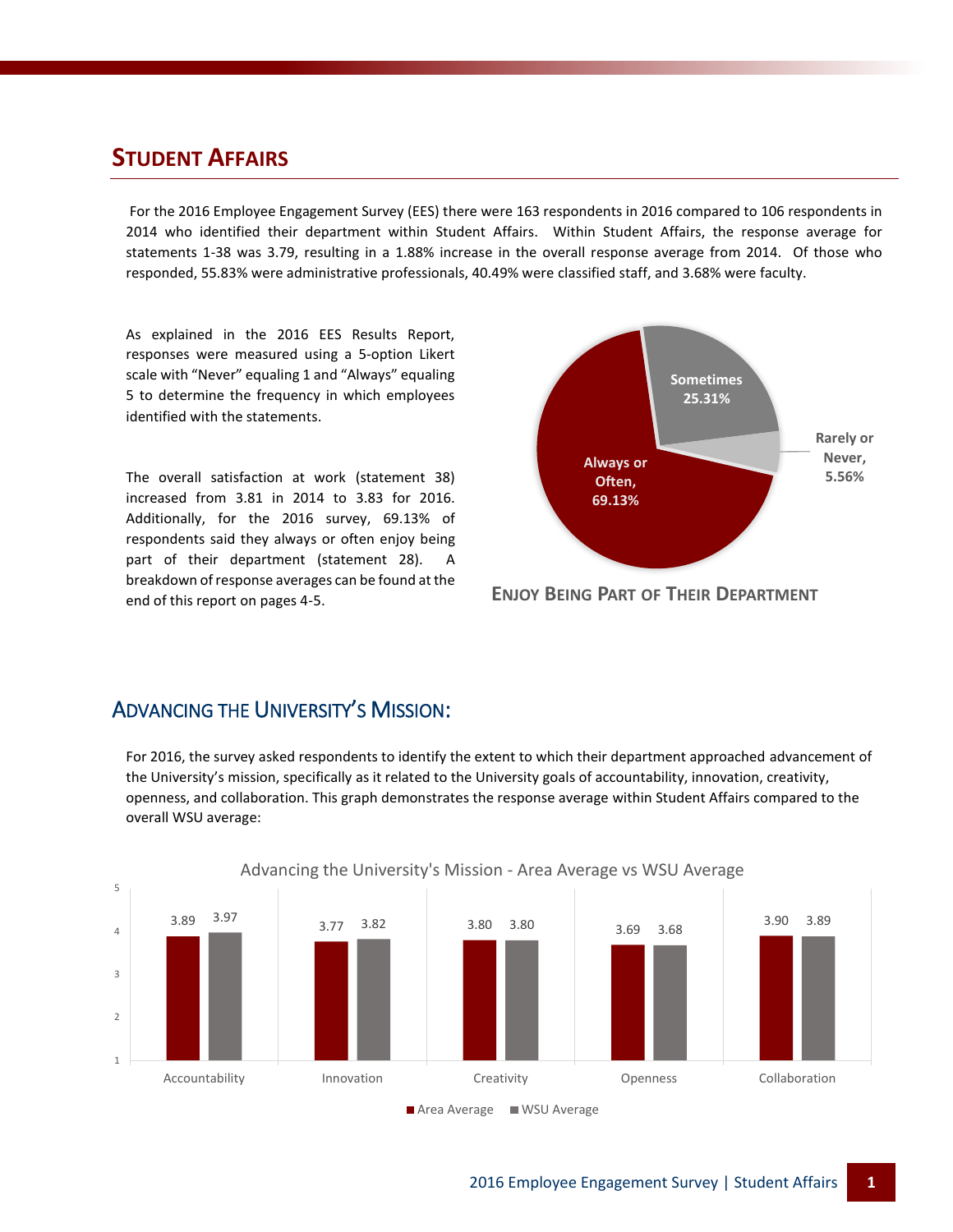#### HIGHEST 2016 AREA RESPONSE AVERAGE:

| <b>Statements</b>                                           | Area<br>Average<br>2014           | Area<br>Average<br>2016 | 2016<br><b>WSU</b><br>Average |  |
|-------------------------------------------------------------|-----------------------------------|-------------------------|-------------------------------|--|
| I know what is expected of me at work.                      | 4.31                              | 4.40                    | 4.37                          |  |
| I have the technology I need to do my job efficiently.      | 4.31                              | 4.27                    | 4.09                          |  |
| My department demonstrates support for a diverse workforce. | 4.13                              | 4.25                    | 4.08                          |  |
| I have positive interactions with my co-workers. **         |                                   | 4.15                    | 4.19                          |  |
| enjoy being part of Washington State University.            | 4.24                              | 4.11                    | 4.08                          |  |
|                                                             | *Updated for 2016; **New for 2016 |                         |                               |  |

## LOWEST 2016 AREA RESPONSE AVERAGE:

| <b>Statements</b>                                                            | Area<br>Average<br>2014                          | Area<br><b>Average</b><br>2016 | 2016<br><b>WSU</b><br>Average |  |
|------------------------------------------------------------------------------|--------------------------------------------------|--------------------------------|-------------------------------|--|
| I feel appropriately compensated for my level of position. **                |                                                  | 3.21                           | 3.17                          |  |
| I am recognized for doing a good job.                                        | 3.25                                             | 3.26                           | 3.50                          |  |
| I receive clear information about changes being made within my college/area. | 3.27                                             | 3.32                           | 3.29                          |  |
| I receive clear information about changes being made within WSU.             | 3.12                                             | 3.37                           | 3.33                          |  |
| I know how my department measures success.                                   | 3.21                                             | 3.39                           | 3.41                          |  |
|                                                                              | $*$ llodated for $201C$ , $*$ $*$ New for $201C$ |                                |                               |  |

*\*Updated for 2016 ; \*\*New for 2016*

## SIGNIFICANT AREA RESPONSE CHANGE (HIGHEST/LOWEST RESPONSE CHANGES):

|                                                                          | Area                   | Area            |               |  |
|--------------------------------------------------------------------------|------------------------|-----------------|---------------|--|
| <b>Statements</b>                                                        | <b>Average</b><br>2014 | Average<br>2016 | <b>Change</b> |  |
|                                                                          |                        |                 |               |  |
| am encouraged to come up with better ways of doing things.               | 3.44                   | 3.70            | $+0.26$       |  |
| am encouraged to develop myself professionally.                          | 3.27                   | 3.53            | $+0.26$       |  |
| receive clear information about changes being made within WSU.           | 3.12                   | 3.37            | $+0.25$       |  |
| receive clear information about changes being made within my department. | 3.21                   | 3.43            | $+0.22$       |  |
| enjoy being part of Washington State University.                         | 4.24                   | 4.11            | $-0.13$       |  |
| *Updated for 2016; **New for 2016                                        |                        |                 |               |  |

#### UNIVERSITY RESOURCES:

Based on feedback, the 2016 survey added additional statements regarding workplace concerns and employee awareness of WSU resources, specifically those resources related to Workplace Violence, Bullying, State Ethics, Discrimination, Sexual Harassment and Sexual Misconduct. This graph demonstrates the percentage of employees who identified awareness of the following University policies within Student Affairs:

| <b>Policy Prohibiting Discrimination, Sexual Harassment, and Sexual Misconduct</b> |        |        | 99.39% |
|------------------------------------------------------------------------------------|--------|--------|--------|
| Washington State University Ethics, Conflict of Interest, and Technology Transfer  |        | 84.66% |        |
| <b>Workplace Violence</b>                                                          |        | 84.05% |        |
| <b>Bullying Prevention and Reporting</b>                                           | 76.07% |        |        |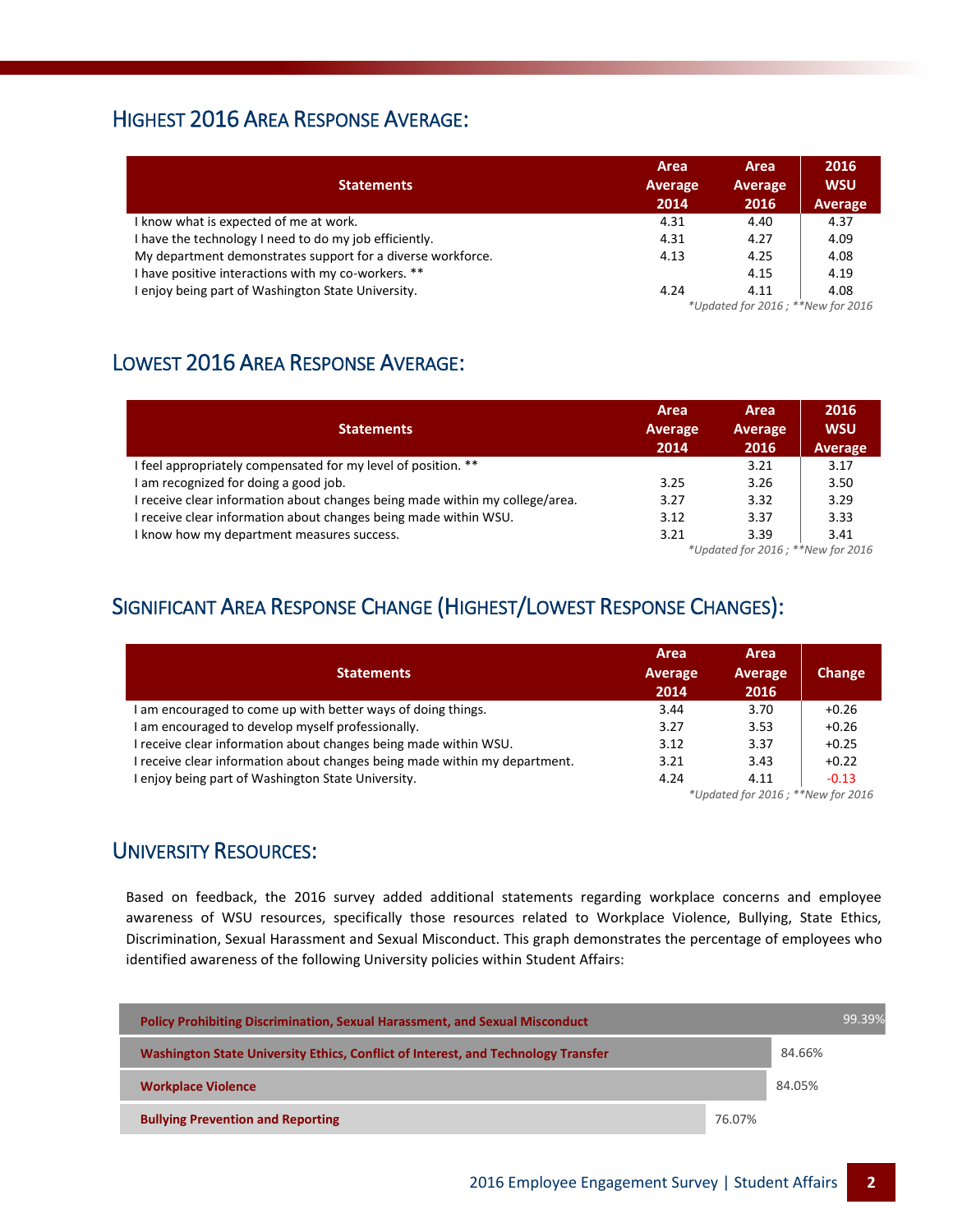#### EMPLOYEE FEEDBACK:

At the end of the survey, employees were given the opportunity to provide feedback regarding subjects not addressed in the survey. The following feedback, specifically related to employee perceptions of the workplace, was provided by respondents who identified themselves within Student Affairs:

- Work climate in department is good
- Believe that most employees want to do a good job
- Would like to see faculty and staff fitness/health program expanded
- Would like a question about opportunities for advancement
- Would like option to report on previous department if employee has recently moved departments
- Concerns with compensation keeping up with the cost of living
- Concerns with talent retention due to low compensation at WSU Spokane
- Compensation increases are nullified by increases in parking and health care
- Concerns with low staffing levels
- Enforcement of BPPMs on personnel tracking and reporting leave is inconsistent
- Would like work option other than cleaning or "grunt" work over the summer for nine month employees
- Parking is awful and the cost is too high
- Should not have to pay for parking
- Unfair discrimination against smokers
- Lack of department structure
- Poor advancement and growth opportunities
- Need to upgrade budget system and paper time cards.
- Need for ne administrative software, AIS is a big liability
- Employees should be able to see more information on the My WSU site such as leave balances
- The University is too afraid of getting sued when making decisions
- Concerns with University leadership power struggle and focus on image
- No backing or understanding from the President's office
- Concerns with climate at Health and Wellness
- Need for more visibility of leadership in department and higher levels
- Lack of transparency and truthfulness in middle to upper administration

## ACTION ITEMS:

In reviewing the lowest area response averages and the statements with negative change from 2014 to 2016 in Student Affairs, initiatives to improve employee engagement and perceptions of the workplace may include, but are not limited to:

- $\bullet$  Identify positions with inappropriate compensation
- Provide employees with on-going feedback and recognition
- Improve communication efforts regarding changes at the college, area, and university level
- Encourage communication with employees on how success is measured and provide on-going feedback on how to improve performance
- Improve communication regarding the WSU policy concerning bullying prevention and reporting and provide employees with resources as appropriate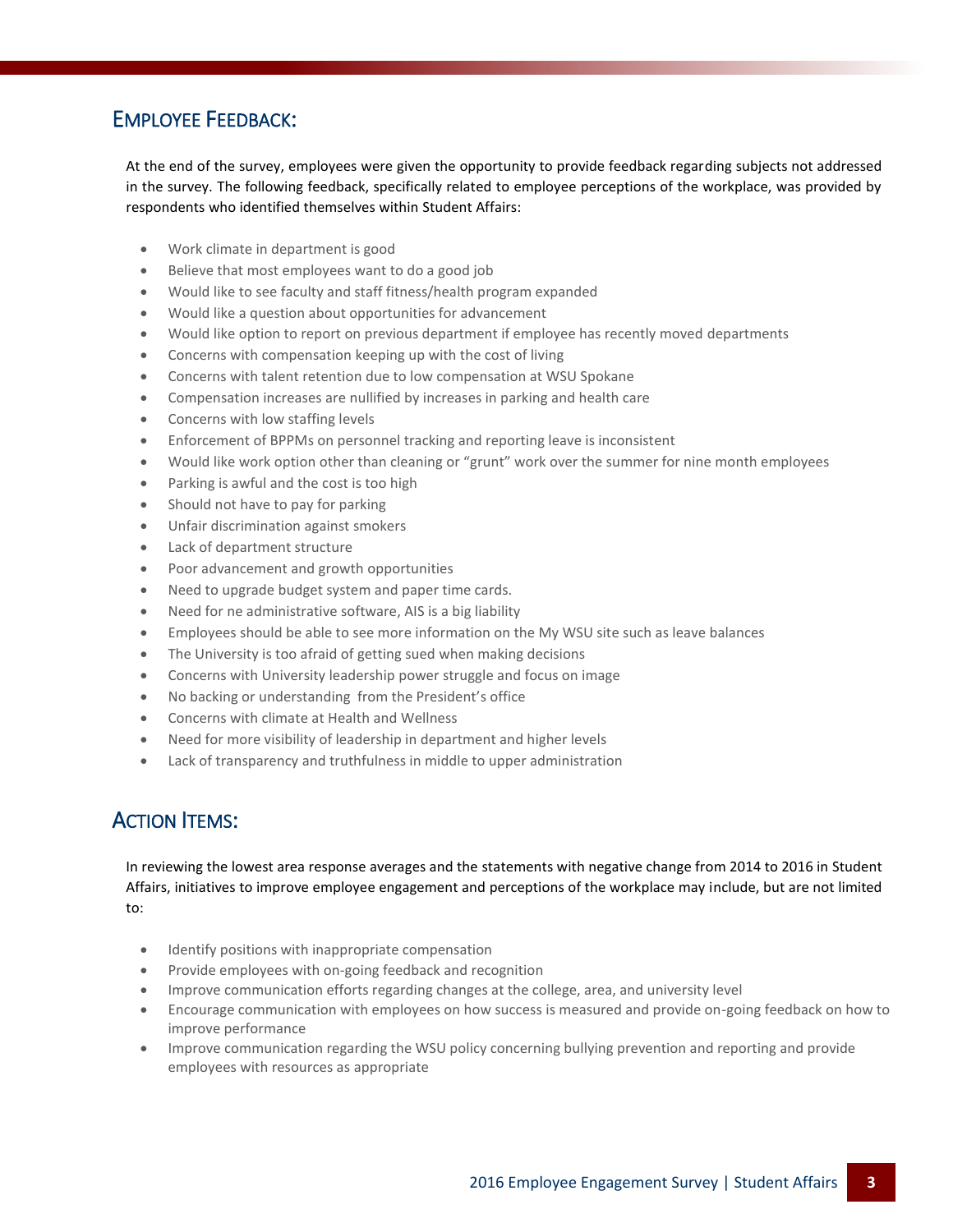## RESPONSE AVERAGE BREAKDOWN:

|    |                                                                                                         |                          | <b>Area Average</b> |                          | <b>WSU Average</b> |  |
|----|---------------------------------------------------------------------------------------------------------|--------------------------|---------------------|--------------------------|--------------------|--|
|    |                                                                                                         | 2014                     | 2016                | 2014                     | 2016               |  |
|    | # of Respondents                                                                                        | 106                      | 163                 | 1891                     | 1958               |  |
|    | <b>Overall Average</b>                                                                                  | 3.72                     | 3.79                | 3.72                     | 3.81               |  |
|    | SECTION 1: Do employees feel they have what is needed to do their job?                                  |                          |                     |                          |                    |  |
| 1  | I know what is expected of me at work.                                                                  | 4.31                     | 4.40                | 4.38                     | 4.37               |  |
| 2  | I receive the information I need to perform my job.                                                     | 3.98                     | 4.03                | 4.06                     | 4.03               |  |
| 3  | I have the resources and training to do my job effectively.*                                            | 4.10                     | 4.03                | 3.99                     | 4.00               |  |
|    |                                                                                                         | 4.31                     |                     |                          |                    |  |
| 4  | I have the technology I need to do my job efficiently.                                                  |                          | 4.27                | 4.15                     | 4.09               |  |
|    | SECTION 2: Do employees feel they are valued?<br>I am recognized for doing a good job.                  |                          |                     |                          |                    |  |
| 5  |                                                                                                         | 3.25                     | 3.26                | 3.41                     | 3.50               |  |
| 6  | My supervisor values me and the work I do.                                                              | 3.79                     | 3.73                | 3.84                     | 3.93               |  |
| 7  | I feel encouraged to have a good balance between work and personal life.                                | 3.65                     | 3.66                | 3.41                     | 3.63               |  |
| 8  | I feel appropriately compensated for my level of position. **                                           | $\overline{\phantom{a}}$ | 3.21                | $\overline{\phantom{a}}$ | 3.17               |  |
|    | SECTION 3: Do employees feel they provide individual contributions?                                     |                          |                     |                          |                    |  |
| 9  | I am encouraged to develop myself professionally.                                                       | 3.27                     | 3.53                | 3.44                     | 3.59               |  |
| 10 | I am encouraged to provide input on decisions impacting my work.                                        | 3.50                     | 3.59                | 3.54                     | 3.64               |  |
| 11 | I am encouraged to come up with better ways of doing things.                                            | 3.44                     | 3.70                | 3.56                     | 3.72               |  |
| 12 | I am given opportunities to be innovative or creative. **                                               | $\overline{\phantom{a}}$ | 3.66                | $\overline{\phantom{a}}$ | 3.69               |  |
| 13 | I am given opportunities to be collaborative. **                                                        | $\overline{\phantom{a}}$ | 3.74                | $\overline{\phantom{a}}$ | 3.78               |  |
|    | SECTION 4: Do employees feel connected to their co-workers?                                             |                          |                     |                          |                    |  |
| 14 | A spirit of cooperation and teamwork exists between my co-workers and me.                               | 3.74                     | 3.82                | 3.85                     | 3.88               |  |
| 15 | Knowledge and information sharing is practiced between my co-workers and me.                            | 3.83                     | 3.77                | 3.80                     | 3.84               |  |
| 16 | Those around me are committed to doing quality work.                                                    | 3.75                     | 3.96                | 4.12                     | 4.10               |  |
| 17 | I have positive interactions with my co-workers. **                                                     | $\overline{\phantom{a}}$ | 4.15                | $\overline{\phantom{a}}$ | 4.19               |  |
| 18 | I enjoy the work climate that exists between my co-workers and me. **                                   | $\overline{\phantom{a}}$ | 3.94                | $\overline{\phantom{a}}$ | 4.00               |  |
|    | SECTION 5: Do employees feel satisfied with their supervisor? **                                        |                          |                     |                          |                    |  |
| 19 | My supervisor gives me ongoing feedback to help me improve my performance.*                             | 3.36                     | 3.40                | 3.29                     | 3.45               |  |
| 20 | My supervisor encourages a positive work climate. **                                                    | $\blacksquare$           | 3.70                | $\Box$                   | 3.90               |  |
| 21 | My supervisor promotes open communication and feedback. **                                              | $\overline{\phantom{a}}$ | 3.75                | $\overline{\phantom{a}}$ | 3.90               |  |
| 22 | My supervisor treats me with dignity and respect. **                                                    |                          | 4.09                | $\overline{\phantom{a}}$ | 4.29               |  |
|    | SECTION 6: Do employees feel connected to their department?                                             |                          |                     |                          |                    |  |
| 23 | Clear reporting structures are established within my department.                                        | 3.92                     | 4.04                | 3.79                     | 3.87               |  |
| 24 | I receive clear information about changes being made within my department.                              | 3.21                     | 3.43                | 3.32                     | 3.43               |  |
| 25 | I know how my department measures success.                                                              | 3.21                     | 3.39                | 3.26                     | 3.41               |  |
| 26 | I know how my work contributes to the success of my department.                                         | 3.85                     | 3.99                | 3.84                     | 3.92               |  |
| 27 | My department demonstrates support for a diverse workforce.                                             | 4.13                     | 4.25                | 4.00                     | 4.08               |  |
| 28 | I enjoy being part of my department.                                                                    | 4.05                     | 4.00                | 3.96                     | 4.00               |  |
|    |                                                                                                         |                          |                     |                          |                    |  |
|    | Rate the extent to which your department approaches the following to advance the University Mission: ** |                          |                     |                          |                    |  |
| 29 | Accountability                                                                                          |                          | 3.89                |                          | 3.97               |  |
| 30 | Innovation                                                                                              |                          | 3.77                | $\overline{\phantom{a}}$ | 3.82               |  |
| 31 | Creativity                                                                                              |                          | 3.80                |                          | 3.80               |  |
| 32 | Openness                                                                                                | $\overline{\phantom{a}}$ | 3.69                | $\overline{\phantom{a}}$ | 3.68               |  |
| 33 | Collaboration                                                                                           |                          | 3.90                | $\overline{\phantom{a}}$ | 3.89               |  |
|    | SECTION 7: Do employees feel connected to WSU as a whole?                                               |                          |                     |                          |                    |  |
|    | I am encouraged to improve work processes to benefit students and other University                      |                          |                     |                          |                    |  |
| 34 | constituents or colleagues.*                                                                            | 3.80                     | 3.88                | 3.71                     | 3.70               |  |
| 35 | I receive clear information about changes being made within my college/area.                            | 3.27                     | 3.32                | 3.18                     | 3.29               |  |
| 36 | I receive clear information about changes being made within WSU.                                        | 3.12                     | 3.37                | 3.16                     | 3.33               |  |
| 37 | I enjoy being part of Washington State University.                                                      | 4.24                     | 4.11                | 4.07                     | 4.08               |  |
| 38 | Overall, I am satisfied at work.                                                                        | 3.81                     | 3.83                | 3.84                     | 3.86               |  |
|    | EMPLOYEE RESOURCES: Are employees aware of WSU resources or do they have concerns in the workplace? **  |                          |                     |                          |                    |  |
|    | I am comfortable with utilizing University resources. **                                                |                          |                     |                          |                    |  |
|    |                                                                                                         |                          | 3.74                | $\overline{\phantom{a}}$ | 3.75               |  |
|    | My supervisor encourages me to use the University resources available to me. **                         |                          | 3.46                | $\overline{\phantom{a}}$ | 3.47               |  |
|    | I have concerns regarding work climate. **                                                              |                          | 3.49                | $\overline{\phantom{a}}$ | 3.54               |  |
|    | I feel comfortable bringing work climate concerns to my supervisor. **                                  |                          | 3.58                | $\Box$                   | 3.77               |  |

 *\*Updated for 2016 ; \*\*New for 2016*